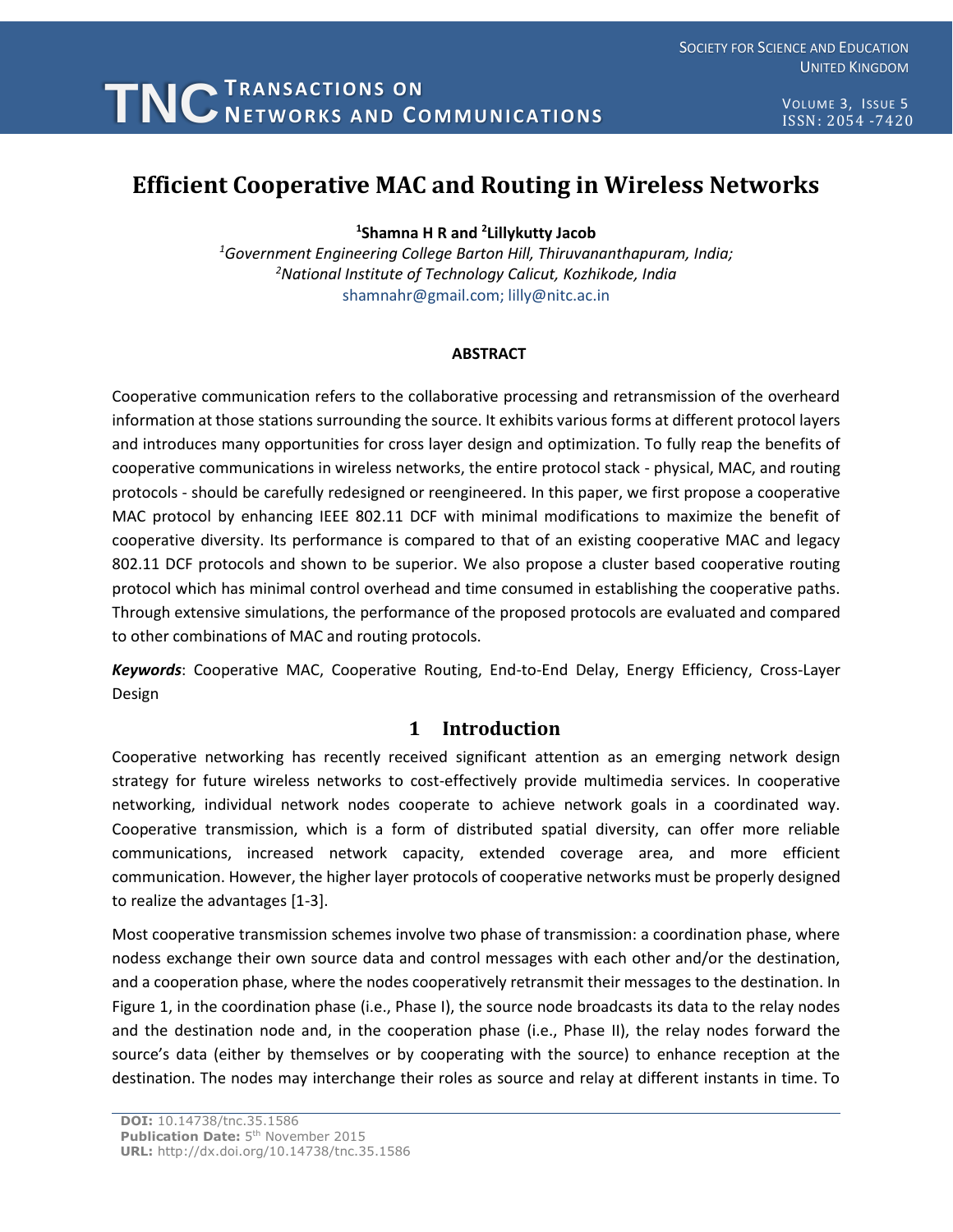enable such cooperation among nodes, different relay technology can be employed depending on the relative node locations, channel conditions, and transceiver complexity. Decode-and-forward, amplifyand-forward, coded cooperation, and compress-and-forward are some of the basic cooperative relaying techniques.



**Figure 1: Cooperative Communication**

The innovation of cooperative communications is not confined only to physical layer. It is available in various forms at different higher protocol layers. The cooperative MAC protocols developed in the recent years show how the benefits of cooperative diversity can be achieved by modifying the IEEE 802.11 distributed coordination function (DCF) [4-11]. Routing algorithms which are based on the cooperative communications are known as cooperative routing algorithms [12-15]. These approaches perform well in physical, MAC or Network layer separately; however, the performance can be further improved by using cross-layer methods. The cross layer approaches proposed in [16-18] consider the cross-layer optimization of physical and MAC layers.

While cooperative communication can improve network performance, it can also incur considerable overhead. This overhead includes : (i) signaling and network control overhead for cooperating entities selection and coordination; (ii) additional required resources such as bandwidth for relay transmission; (iii) energy consumption at the cooperating entities; (iv) time consumed in selecting the cooperating entities and establishing the cooperative paths; and (v) the overall added complexity to the communication and networking process [3]. Reduction of these various forms of cooperation overhead will have great impact on the cooperative network performance.

In this paper, we propose a cooperative MAC protocol for multihop networks. The proposed protocol is backward compatible with the legacy 802.11 DCF protocols. The protocol requires minimum modification to the data packet header and control packets. The simulation results show that the proposed MAC protocol achieves significant throughput improvement compared to CoopMAC (Liu et al (2007)) and IEEE 802.11 DCF protocols in single hop networks. We study the TCP performance in a multihop wireless network with the proposed cooperative MAC for channel access and show improved performance over that using legacy 802.11 DCF. We also propose a cluster based cooperative routing protocol which reduces the overhead involved in route establishment and maintanance. Extensive simulation results show that in a multihop network, the proposed cooperative MAC and cluster based routing protocols increase the endto-end throughput and packet delivery ratio.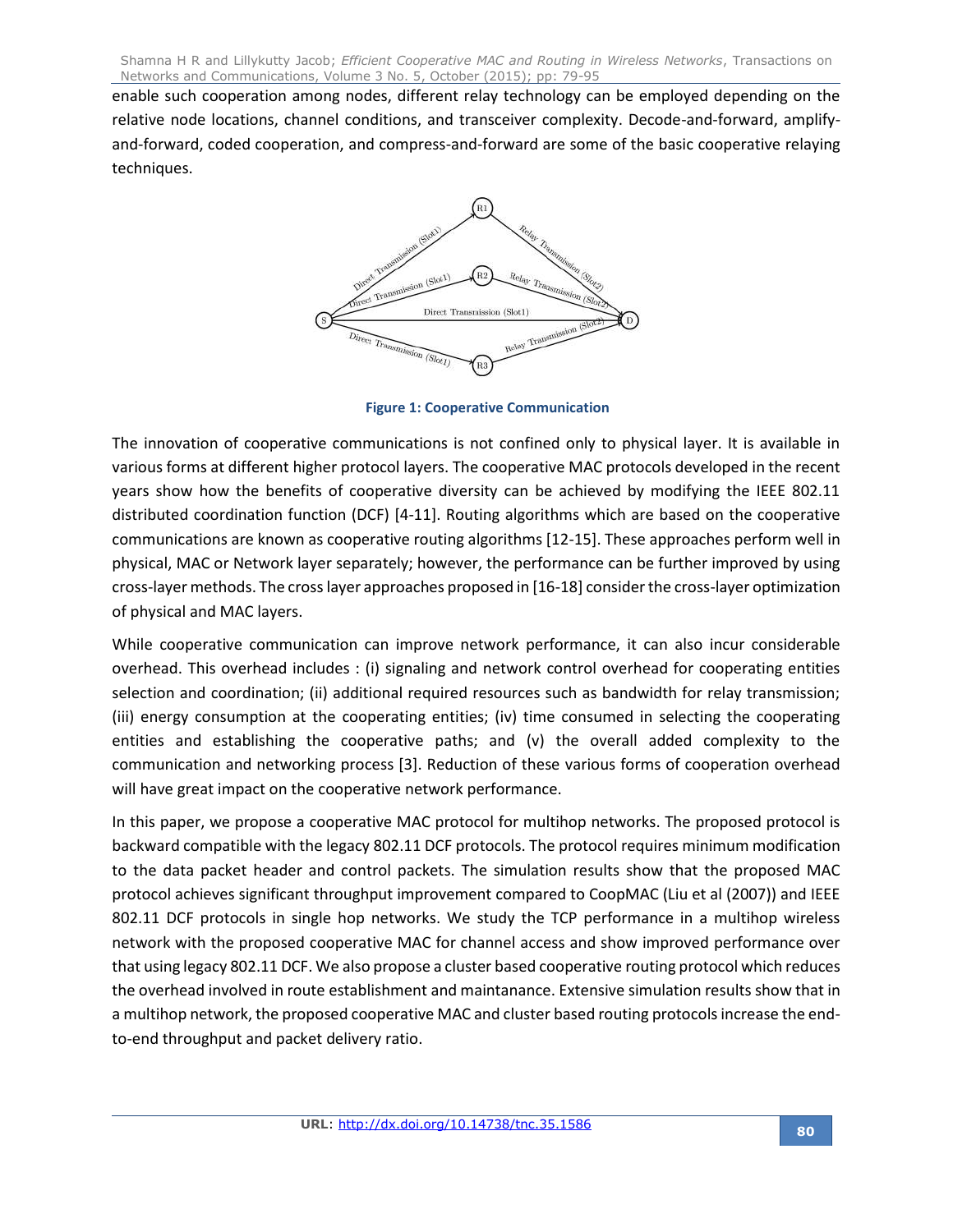The rest of the paper is organized as follows. A brief description of the related works in cooperative network protocols is given in Section 2. The proposed MAC and routing protocols are presented in Section 3 and Section 4, respectively. Simulation results are discussed in Section 5. Conclusion and future work are presented in Section 6.

# **2 Related Work**

The Cooperative MAC (CoopMAC) protocol for wireless LANs [6-8] is based on the idea of transforming a slow one-hop transmission into a faster two hop transmission, thereby decreasing the transmission time for the traffic being handled. Pei et al [16] studied how the physical layer cooperation can be integrated with the MAC sublayer for dramatic improvements in throughput and interference. The CoopMAC protocol with diversity combining is introduced in this article. When receiver combining is enabled, the relay can forward packets at a rate equal to or greater than the one that it adopts in CoopMAC where combining is not possible. Liu et al [6] verified by analysis and simulations that CoopMAC for infrastructure WLAN can achieve substantial throughput and delay performance improvements over legacy IEEE 802.11.

Korakis et al [7] extended CoopMAC into the ad hoc network environment. The implementation of CoopMAC and its performance and challenges in a real environment were reported in [8]. In [19], the authors have extended the saturation throughput analysis of CoopMAC to the non saturated network case. In [18], the authors have proposed a MAC protocol design for distributed cooperative wireless networks. They focused on beneficial node cooperation by addressing two fundamental issues of cooperative communications, namely, when to cooperate and whom to cooperate with, from a crosslayer protocol design perspective. Taking account of protocol overhead, they explored a concept of cooperation region, whereby beneficial cooperative transmissions can be identified. To increase network throughput, they proposed an optimal grouping strategy for efficient helper node selection, and devised a greedy algorithm for MAC protocol refinement.

The authors of [5] have developed rDCF protocol which enables packet relaying in the ad hoc mode of 802.11 systems by requesting each station to broadcast the rate information between stations explicitly. The rDCF exploits the physical layer multi-rate capability by enabling the sender, relay and receiver nodes coordinate to decide what rate to use and whether to use a relay node. Through simulation, the delay and throughput performance were investigated but not the energy efficiency.

Adam et al [9] have presented a Cooperative Relaying Medium Access protocol (CoRe-MAC) as an extension to CSMA/CA which addresses resource reservation, relay selection, and cooperative transmission while keeping the overhead in terms of time and energy low. They analyzed the efficiency of this protocol for packet error rate, throughput, and message delay in a multihop network. In the case of unreliable communication links, performance improvement occurs. However, for good SNR between source and destination, CoRe-MAC has similar performance as the standard CSMA/CA.

In [20], the authors have proposed a cooperative relaying without the symbol-level synchronization constraint, called Distributed Asynchronous Cooperation (DAC). With DAC, multiple relays can schedule concurrent transmissions with packet-level (hence coarse) synchronization. The receiver then extracts multiple versions of each relayed packet via a collision resolution algorithm, thus realizing the diversity gain of cooperative communication. They also designed a simple MAC protocol to exploit the benefit of DAC, and a generic approach to incorporate DAC relaying into existing routing protocols.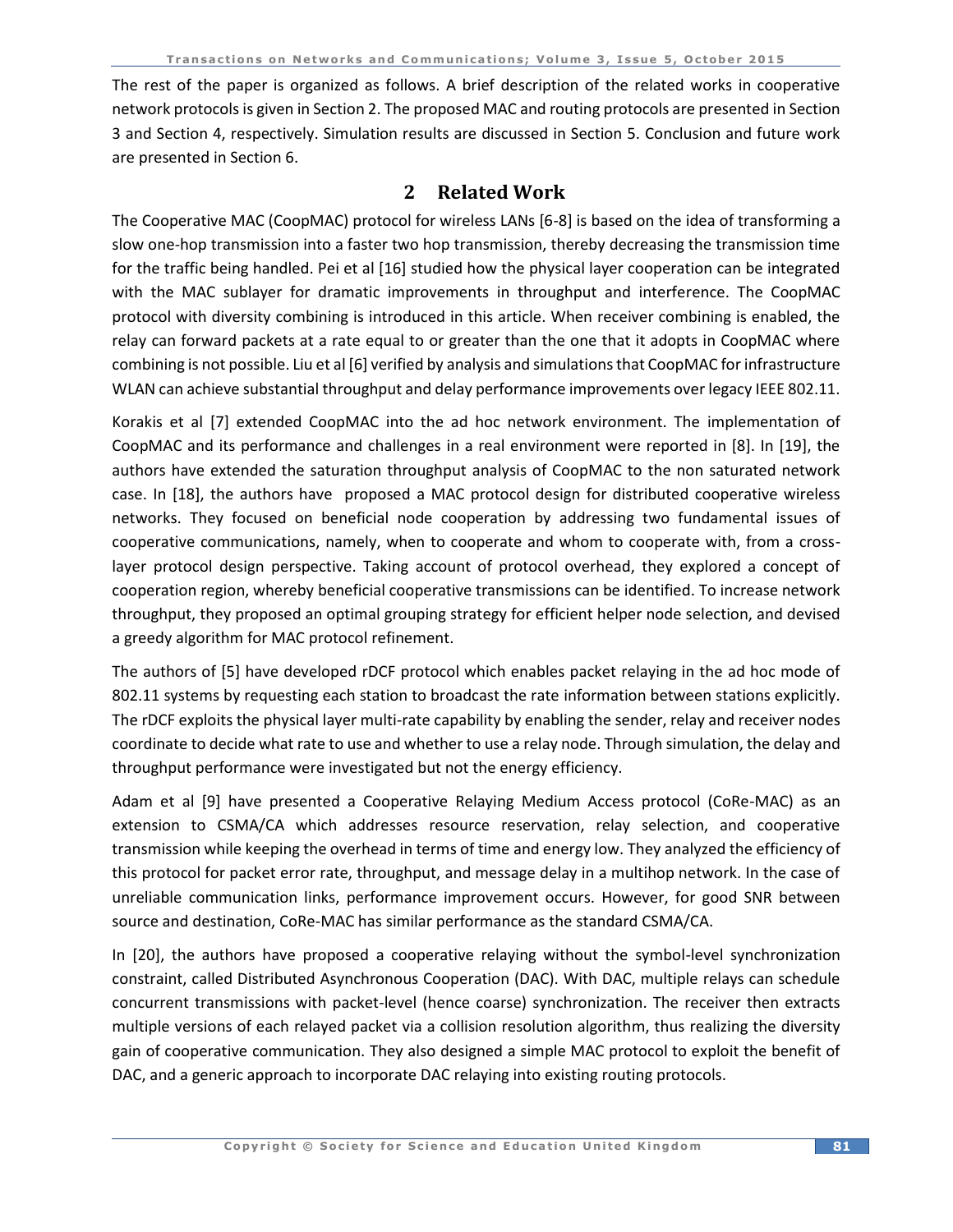Cooperation may not be beneficial in certain scenarios, and hence it is crucial to develop adaptive MAC that uses cooperation only when it is needed. The authors Shan & Zhuang [17] have shown that cooperation is beneficial only when the source-destination link has a low transmission rate and/or the payload length is large enough compared to the signaling overhead for cooperation. In general, the cooperation decision at the MAC layer depends on the link quality measurements and achieved throughput. Hence, cross layer design between the PHY and MAC layers is required. MAC protocol should address the challenging issue of how to schedule the transmissions from the cooperating entities and their neighbors to avoid collisions.

The routing protocol in a cooperative network should be designed to use all cooperating entities between the source and destination nodes. A route from the source to destination becomes a sequence of cooperative links. The routing problem can be viewed as a multi-stage decision making; at each stage, the decision is to select the transmitting and receiving set of nodes [21]. The two major challenges in developing a cooperative routing protocol are the high computational complexity and the increased interference in the presence of multiple flows. Cross-layer design between the routing and MAC protocols can be beneficial to resolve the multi-flow throughput degradation issue of cooperative routing.

A novel decentralized cross-layer multi-hop cooperative protocol, namely, Routing Enabled Cooperative Medium Access Control (RECOMAC) was proposed in [22]. The protocol architecture makes use of cooperative forwarding methods, in which coded packets are forwarded via opportunistically formed cooperative sets within a region, as RECOMAC spans the physical, MAC and routing layers. Randomized space-time coding is exploited at the physical layer to realize cooperative transmissions, and cooperative forwarding is implemented for routing functionality, which is submerged into the MAC layer, while the overhead for MAC and route set up is minimized. However, it is not compatible with the conventional architecture with non-cooperative transmissions.

The problem of transmission-side diversity and routing in a static wireless network was studied by Amir et al [12]. They formulated the problem of finding the minimum energy cooperative route using dynamic programming (DP). The optimal algorithm, namely, Cooperation along the Minimum Energy Non-Cooperative Path (CAN), turned out to be computationally intractable. Hence, they proposed two suboptimal algorithms, CAN-l , and Progressive cooperation (PC-l ).

Two cooperation-based routing algorithms, namely, Minimum-Power Cooperative Routing (MPCR) algorithm and Cooperation Along the Shortest Non-Cooperative Path (CASNCP) algorithm were proposed by Ibrahim in [13]. The MPCR algorithm takes into consideration the cooperative communications while constructing the minimum power route. The CASNCP algorithm is similar to CAN-l and PC-l, as it finds the shortest path route (SPR) first and then applies cooperative communications upon the SPR to reduce the transmission power.

In [14], the authors have proposed two MAC protocols (Repetition coding with maximal ratio combining MAC (MRC - MAC), Space time coding MAC(STC MAC)) and two routing protocols (Cooperative Routing Protocol (CRP), Enhaced CRP (E-CRP)). MRC-MAC is the MAC protocol to support repetition coding with MRC at the physical layer. STC-MAC is the MAC extension to support space-time coding. In the MRC-MAC and STC-MAC protocols, they assume that each hop's source, destination and two relay nodes are known to the MAC layer. CRP is based on the widely used AODV routing protocol in wireless ad-hoc networks.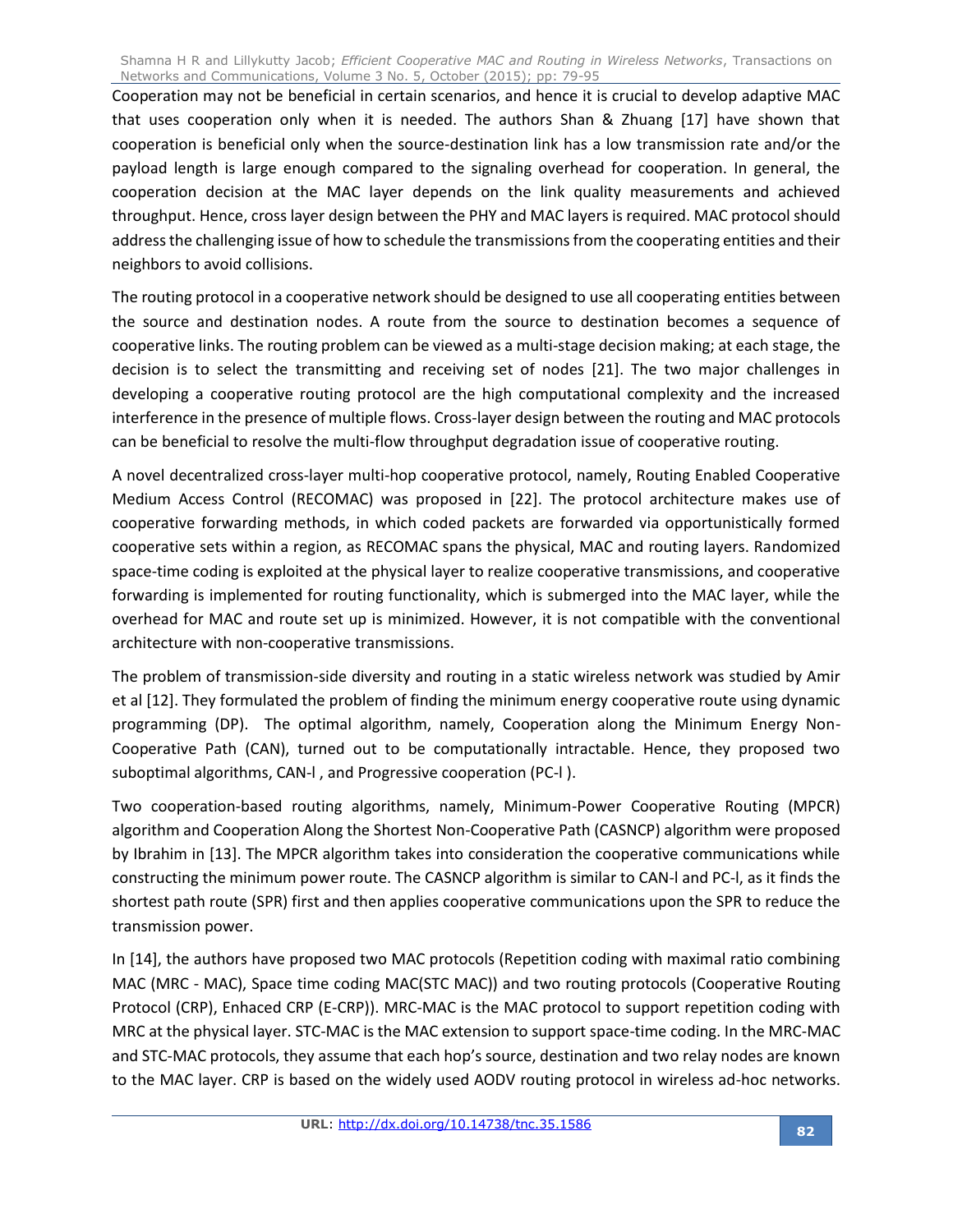The performance evaluation through simulation shows the need to incorporate adaptive decision whether to invoke cooperative relaying on each hop.

In [15], the authors have proposed and investigated a new distributed cooperative routing algorithm that realizes minimum power transmission for each composed cooperative link, given the link BER constraint at a certain target level. The key contribution of the proposed scheme is to bring the performance gain of cooperative diversity from the physical layer up to the networking layer.

The above mentioned cooperative routing protocols are all designed based on minimization of the total transmitted power. Other link costs including delay, bandwidth and link life time need to be considered. Cross layer designs to resolve the multi flow throughput degradation issue with cooperative routing also need to be addressed.

# **3 Cooperative MAC Protocol for Multihop Networks (M-CMAC)**

We propose a cooperative MAC protocol for multihop networks. Like CoopMAC [6], in our protocol also, high data rate stations assist low data rate stations in their transmission by forwarding their traffic. A helper is selected such that two fast hop transmissions replaces one slow hop transmission. The helper with the best two hop transmission rate, which is having minimum delay for data transmission from source to helper and from helper to destination, is considered as the best helper and selected as neighbor node for that particular source-destination pair. It is assumed that the location information of the nodes are known so that the euclidean distance between every pair of nodes can be computed. Since the data rate of a link is related to the distance between the nodes, the computed distances can be easily converted to the corresponding data rates. Every node in the network maintains a cooperative table (CT) of potential helpers, which contains the MAC address of all destinations that can be reached through a single hop transmission, the direct euclidean distance to the destination, the MAC address of the helper (if a helper is present), and the total distance through the helper. If no helper is available, the helper address is same the destination address. A simple example network is shown in Figure 2, and Table 1 shows the format of CT for the network shown in Figure 2.

It is backward compatible with legacy 802.11 DCF, and has minimal modification to the data frame (MAC Protocol data unit) header and the RTS-CTS control frames. When a source node has data to send, it checks in its CT whether a helper exists for that particular destination. If a helper exists, then the source sends an RTS message to the helper, reserving the channel for a duration corresponding to single hop transmission. The format of RTS message used in our proposed protocol is shown in Figure 3.



**Figure 2: Helper Selection in M-CMAC Protocol**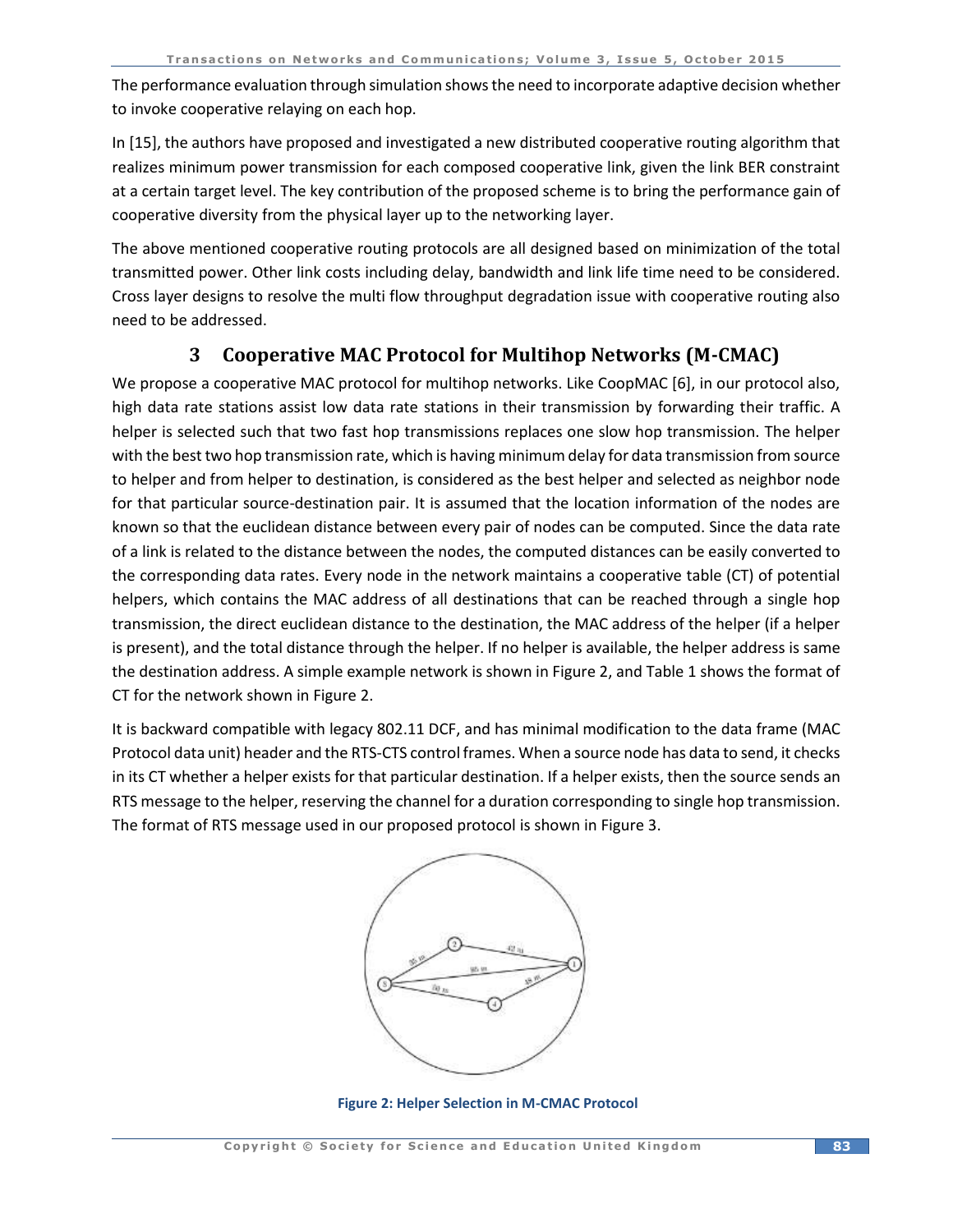| <b>MAC Address of</b><br><b>Destination</b> | <b>Helper Address</b> | <b>Direct Distance</b> | <b>Distance via Helper</b> |  |
|---------------------------------------------|-----------------------|------------------------|----------------------------|--|
|                                             |                       | 95                     |                            |  |
|                                             |                       | 35                     | -                          |  |
|                                             |                       | 50                     |                            |  |

**Table 1: Cooperative Table at Node 3** 

The source saves the address of the destination node in the helper address field and the helper address is stored as the destination address. When an RTS message is received, the nodes will check the helper address field and destination address field. If the helper address field is different, then the node infers that it has to act as a helper for another node. If the helper is willing to forward the data, then it will send a CTS back to the source. The source will send the data packet to the helper if the CTS message is received. The format of MAC-PDU header is shown in Figure 4. The address of the helper is entered in the Destination address field and the original destination's MAC address is stored in the Address 3 field. Source address is saved in the Source Address field. When this packet reaches the helper, it checks the Destination address field of the MAC header and address in the field Address 3. If both are different, then the helper will copy its own address to the Source address field and the address in Address 3 field is stored in the Destination Address field. It also sends an ACK to the source to indicate the success of packet reception. Then the helper will send an RTS message to the destination and reserves the channel for single hop transmission. When this RTS message is received, the destination will send a CTS back to the helper. The helper then forwards the packet received from the source, to the destination. The destination will send an ACK to helper if the packet is received.

## Frame Control | Duration | Source Address Destination Address | Helper Address

### **Figure 3 : RTS Frame Format**

Unlike CoopMAC, where the channel is reserved for two hop transmissions and therefore the neighbors of source, helper and destination have to defer their transmissions until then, in our protocol, the reservation is for one hop each time. Thus there is increased number of parallel transmissions (i.e., channel resuse) in the case of our protocol.

### Frame Control Duration Source Address Destination Address Address 3 Sequence Control Address 4

### **Figure 4: MAC PDU Header Format**

# **4 Cluster Based Cooperative Routing (CBCR) Protocol**

We propose a cluster based cooperative routing protocol with the multi-hop data forwarding function realised at the link layer, where we have cooperative links (using M-CMAC described in Section 3). We use the term cluster to denote a group of nodes that can communicate with each other through a single hop transmission, and the term routing relays to denote the nodes within each cluster that forwards the packet to the next hop. A routing relay belongs to two or more clusters at the same time. The protocol involves two stages: routing relay selection phase and data forwarding phase.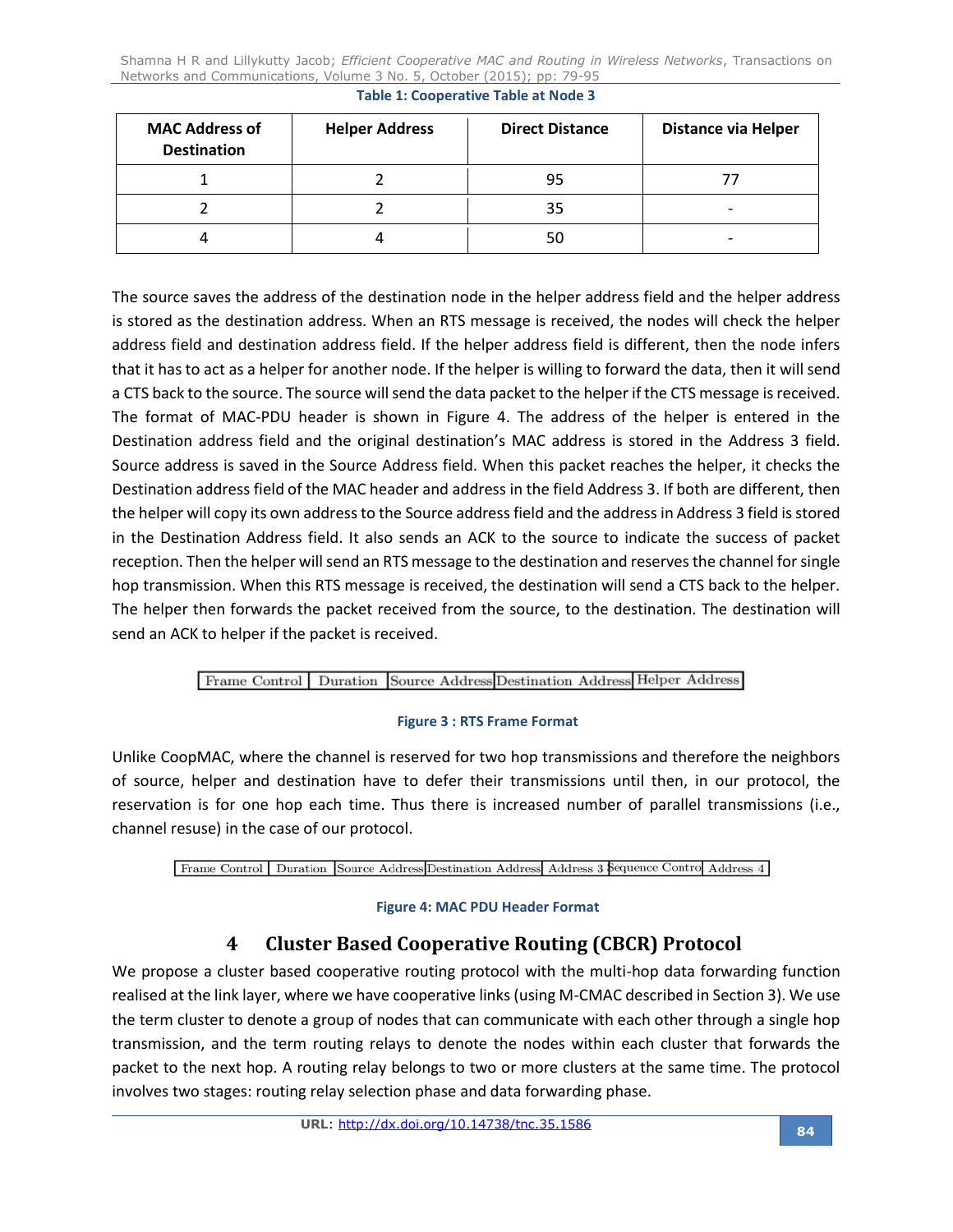#### **4.1 Routing Relay Selection Phase**

Every node in the network broadcasts periodical beacon messagesto inform its presence to the neighbors. The beacon message carries the nodes's MAC address. Each node builds a relay table which includes all the neighbouring nodes it can communicate with. Each node will broadcast its neighbor list to its neighbors if any entry in the list has changed since the last broadcast. The first column of the relay table of any node X contains the MAC address of the neighboring nodes of node X. The row corresponding to each neighboring node contains the MAC addresses of all the neighbors of the neighboring node.

The routing relays are selected independently by each node, based only on its own relay table. A node is selected as relay if it connects the highest number of nodes, i.e., the longest row, or it connects nodes that are not connected by the previously selected relay nodes. Let {N } denotes the set of all nodes that are within the single hop transmission range of Node X and {D} denotes the set of all nodes that can be reached through the nodes in N. Let count represents the number of elements in  $\{N\}$ .  $\{B\}$  is the set of routing relays and R i denotes the node in the first column of row i. The algorithm to find the routing relay is explained in Algorithm 1. Before applying the algorithm, the table has to be sorted in the decreasing order of the number of neighboring nodes. ie, the details of the neighboring node that has the maximum number of neighbors is placed first. If two or more nodes have the same number of neighbors, then they are arranged in the increasing order of MAC address.

Algorithm 1 : Relay Selection Algorithm

1: Initialize  $\{B\} = R 1$ . 2: {D} = {D} − { Neighbors of R 1 } 3: if  ${D} = \emptyset$  then goto 11 4: else 5:  $i$  ← 2 6: while  $\{D\} = \emptyset \& i \leq \text{count} + 1$  do 7: if  $({D} \cap {Neighbors of R i}) = \emptyset$  then 8:  ${D} = {D} - ({D} \cap { \text{ Neighbors of R i }} )$ 9:  ${B} = {B} \cup R$  i 10:  $i \leftarrow i + 1$ 11: End

For the multi hop network shown in Figure 5, the contents of the relay table for Node 3 is given in the Table 2. Node 8 and Node 6 are selected as the routing relays by Node 3.

## **4.2 Data Forwarding Phase**

When a node has a packet to send, it first checks whether the destination is in the same cluster. If the destination is in the same cluster, then it checks if a helper exists for this particular destination. If a helper exists, then the packet is transmitted to the helper. If no helper is available, then the packet is transmitted directly to the destination.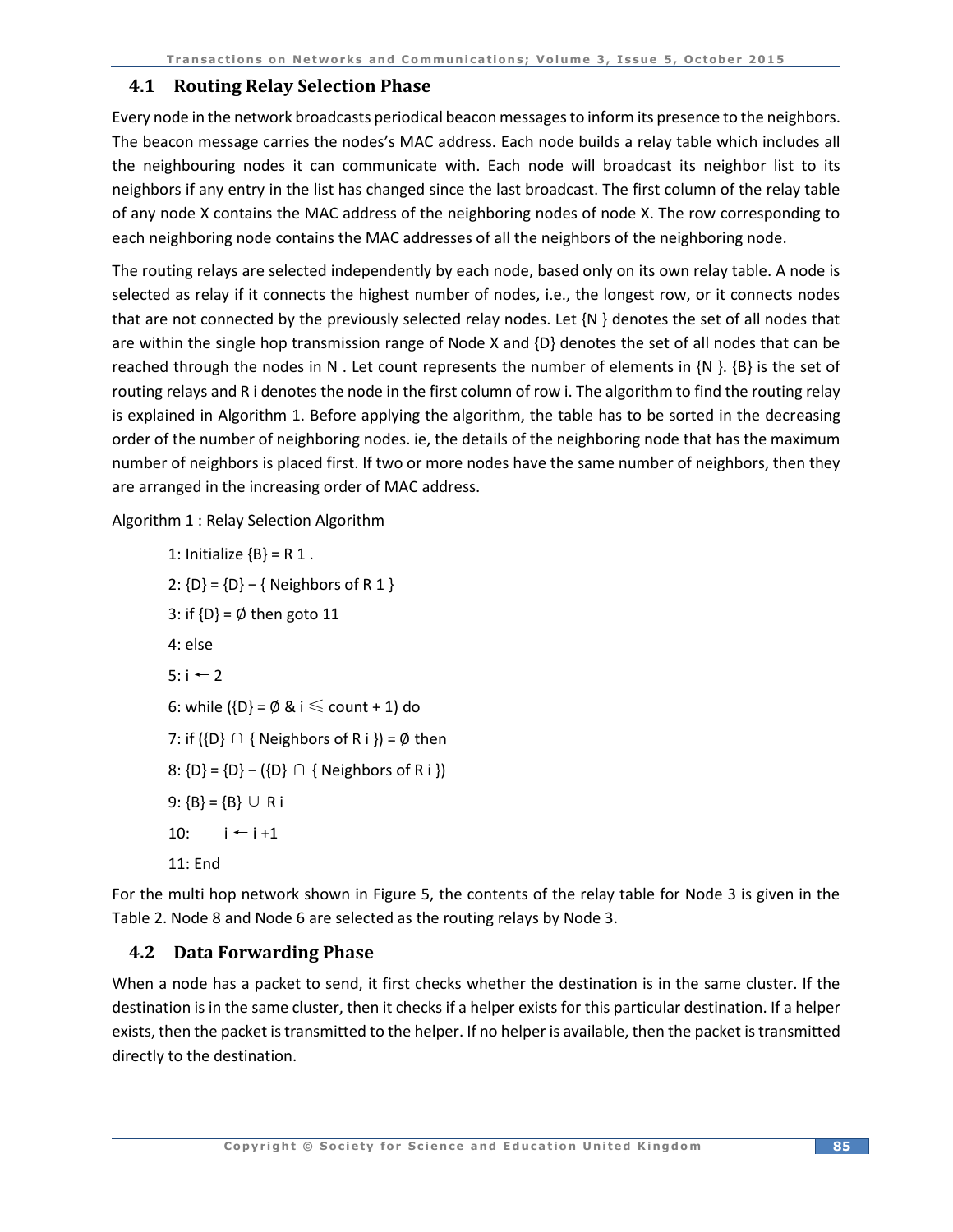

**Figure 5: Cluster Selection in CBCR Protocol**

If the destination belongs to a different cluster, then it searches the relay table to find if the destination can be reached through any of the routing relays. If the destination can be reached through any routing relay, the packet is forwarded to the routing relay. The packet is send to the routing relay via a helper, if a helper node exists for this routing relay. Otherwise, it is forwarded directly to the routing relay.

| MAC Address of Node | Neighbor Nodes |  |  |  |    |    |
|---------------------|----------------|--|--|--|----|----|
|                     |                |  |  |  |    |    |
|                     |                |  |  |  |    |    |
|                     |                |  |  |  |    |    |
| 6                   |                |  |  |  |    |    |
|                     |                |  |  |  |    |    |
|                     |                |  |  |  | 15 | 16 |

**Table 2: Structure of Relay Table at Node 3**

If the destination cannot be reached through any of the routing relays, then the node multicasts the packet to all the routing relays.

# **5 Simulation Results**

The proposed M-CMAC protocol described in Section 3 and the proposed CBCR protocol described in Section 4 have been implemented in the NS2 network simulator. Performance evaluation using these implementations are discussed in this section. A network topology of  $1000 \times 1000$  square meter is considered. Nodes are uniformly and independently distributed at random locations. Simple path loss model is considered for wireless channel and IEEE 802.11g parameters are used for the experiments. The data rates for different transmission ranges as per IEEE 802.11g are shown in the Table 3. The simulation parameters are listed in Table 4

| Data Rate (Mbps)         | 6   | q  | 18 | 24    | -36 | 48 |  |
|--------------------------|-----|----|----|-------|-----|----|--|
| Maximum Range<br>(Meter) | 100 | 84 | 63 | $-51$ | 39  | 34 |  |

#### **Table 3: Rate vs Range**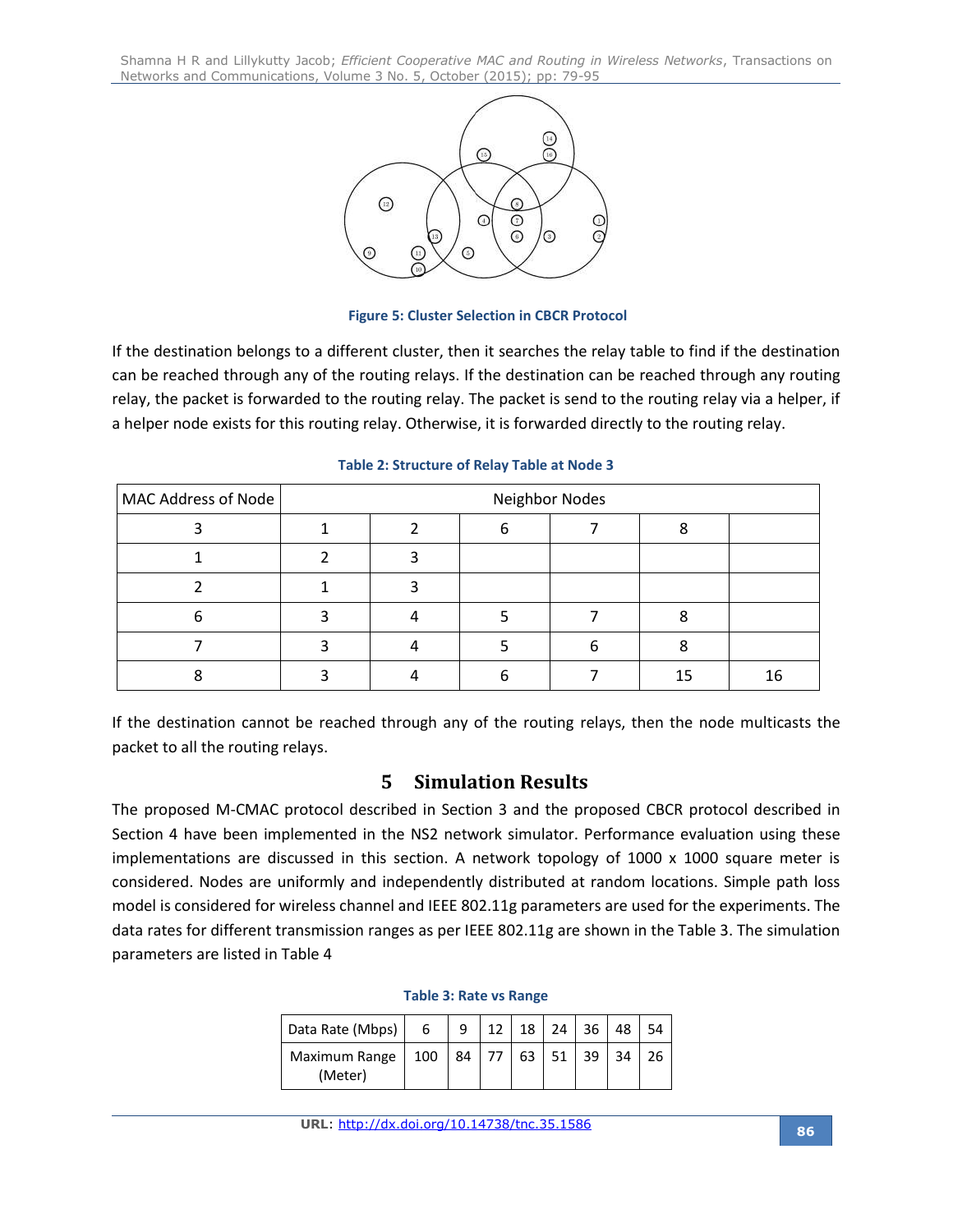| <b>MAC Header</b>        | 240 bits   |
|--------------------------|------------|
| <b>RTS</b>               | 208 bits   |
| <b>CTS</b>               | 112 bits   |
| <b>ACK</b>               | 112 bits   |
| Data Rate for MAC Header | 6 Mbps     |
| Slot Time                | $20 \mu s$ |
| <b>SIFS</b>              | $10 \mu s$ |
| <b>DIFS</b>              | $50 \mu s$ |
| <b>CWMin</b>             | 31 slots   |
| <b>CWMax</b>             | 1023 slots |
| <b>Rety Limit</b>        | 6          |

#### **Table 4: Simulation Parameters**

## **5.1 Performance of M-CMAC Protocol**

Any node in the network can act as source node and all the nodes which are in the transmission range of a given source node are considered as destinations. Distance between the source and destination nodes are calculated and recorded as direct one hop distance in the cooperative table of the given source node. Since data rate of link is related to distance between the nodes, a helper is selected such that two fast hop transmissions replaces one slow hop transmission. The helper with the best two hop transmission rate which is having minimum delay for data transmission from source to helper and from helper to destination, is considered as best helper and selected as neighbor node for that particular sourcedestination pair. Figure 6 shows the relationship between the number of nodes and the overall throughput for legacy 802.11 DCF, CoopMAC and the proposed M-CMAC at a fixed payload size (1000 bytes). For 802.11 DCF network, as number of nodes increases, the throughput of network increases linearly. For CoopMAC and M-CMAC protocols, as the number of nodes increases, the availability of helpers for forwarding data packets increases and hence these protocols have better throughput compared to 802.11 DCF. This increase in throughput is due to the increase in availability of helper nodes which results in faster two hop transmission instead of single one hop transmission. The proposed M-CMAC protocol has significantly higher throughput than the CoopMAC, because of the increased channel reuse as mentioned in Section 3.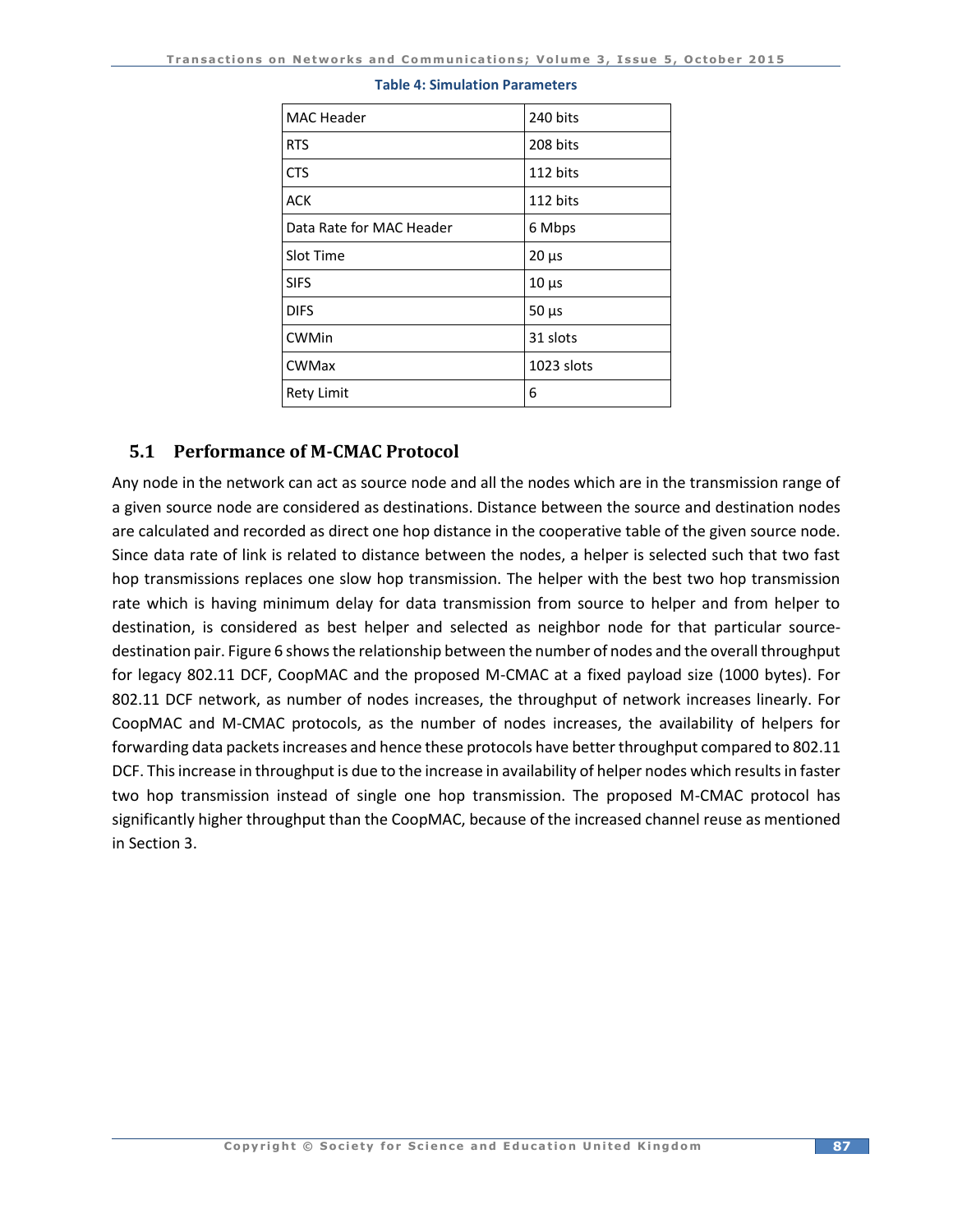

**Figure 6 : Throughput vs Number of Nodes**

The relationship between throughput and packet size is shown in Figure 7. When the packet size is smaller, throughput of the network is low. As the packet size increases, the throughput increases linearly and then saturates for a packet size above 1200 bytes. Again, asignificant improvement with the M-CMAC protocol over the CoopMAC is obvious.



**Figure 7: Throughput vs Packet Size**

It is observed that the proposed protocol for adhoc networks can achieve significant throughput compared to CoopMAC and legacy 802.11 protocols. This increased throughput is due to the increased number of parallel transmissions (channel reuse) in the network. In CoopMAC, the channel is reserved for two hop transmission and therefore the neighbors of source, helper and destination have to defer their transmissions for the corresponding durations. Also in CoopMAC, the neighbors of the source node will set the NAV for a duration corresponding to the time for direct transmission between source and destination. The probability for RTS collisions are also higher for CoopMAC. In the case of our protocol, the nodes which are not in the transmission range of source and helper can transmit packets parallely, when the source is sending packets to the helper. The nodes which are not in the transmission range of destination and helper can transmit packets parallely, when the helper forwards the packet to the destination.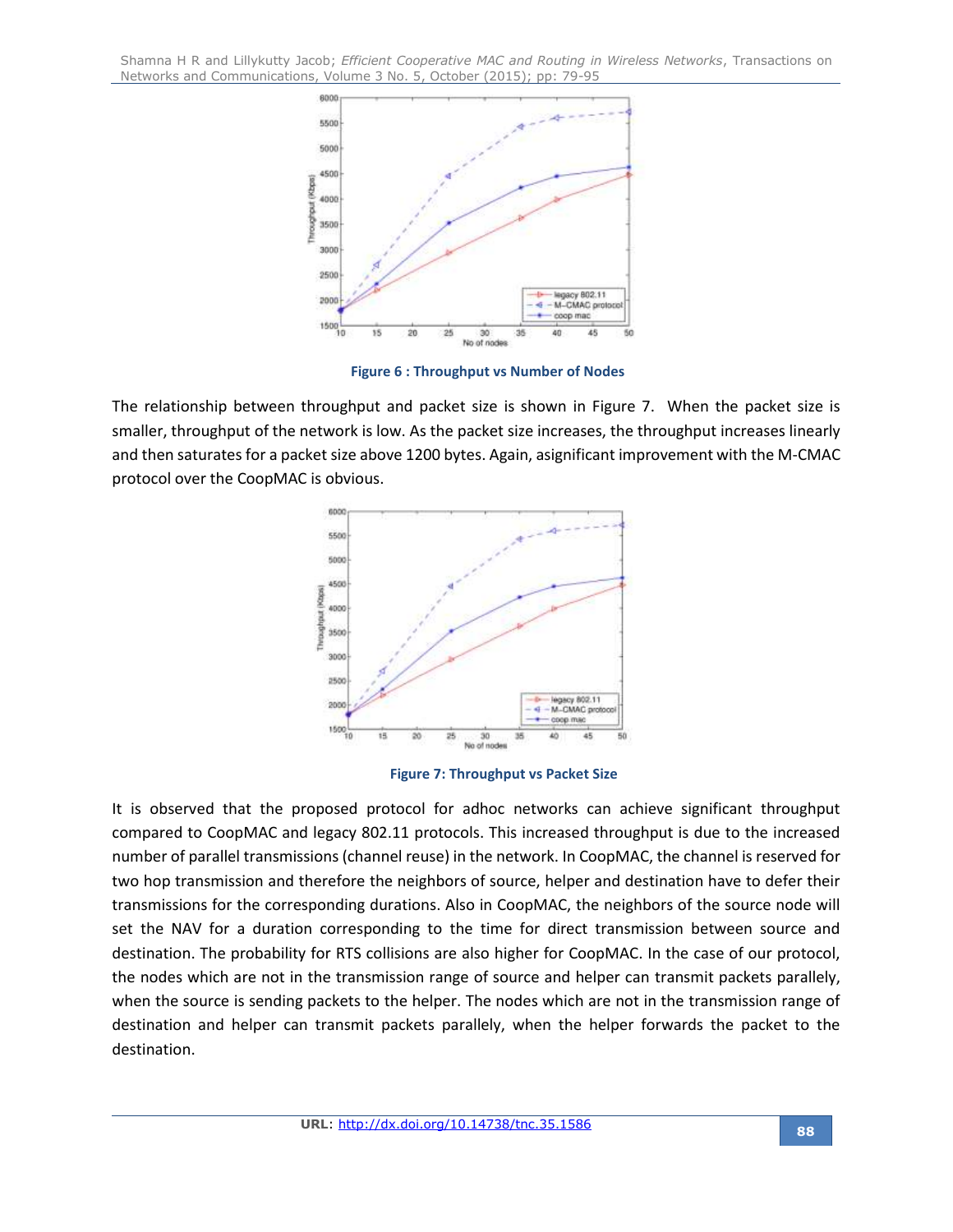Figure 8 presents the cumulative distribution function for the packet delay in single hop adhoc network. The simulation is for a network of 40 nodes with a packet size of 1500 bytes. 16 nodes are generating packets at a rate of 1 Mbps. We can see that the delay of our protocol is significantly lower than that of legacy 802.11. This is because both M-CMAC and the CoopMAC decrease the transmission time of slow rate frames and thus more frames can be transmitted in a given period of time, a fact that decreases the queuing and service time of the frames. CoopMAC has better delay performance than the proposed protocol. This is due to the fact that contention for the medium has to be performed twice in the proposed protocol (from source to helper and helper to destination) when compared to single contention in CoopMAC.



**Figure 8 : CDF of Delay**

The performance of UDP over the prooposed MAC protocol for multihop networks is shown in Figure 9. We considered random network topology with varying number of nodes, 40 percentage active sources, 1500 bytes packets, and AODV routing protocol.

In [23], the authors study TCP performance in a multihop network using IEEE 802.11 DCF for channel access. They show that for a given network topology and flow patterns, there exists an optimal window size at which TCP achieves highest throughput via maximum spatial reuse of channel. However, TCP grows its window size beyond the optimal value, leading to throughput reduction. The relationship between TCP window size and throughput over the proposed protocol in multihop wireless networks for random network topologies were investigated (which are not shown in this paper). The relationship between packet size and throughput for 2 and 4 active TCP flows are shown in Figure 10. Our proposed M-CMAC provides significant increase in TCP throughput conpared to 802.11 DCF, in all the cases.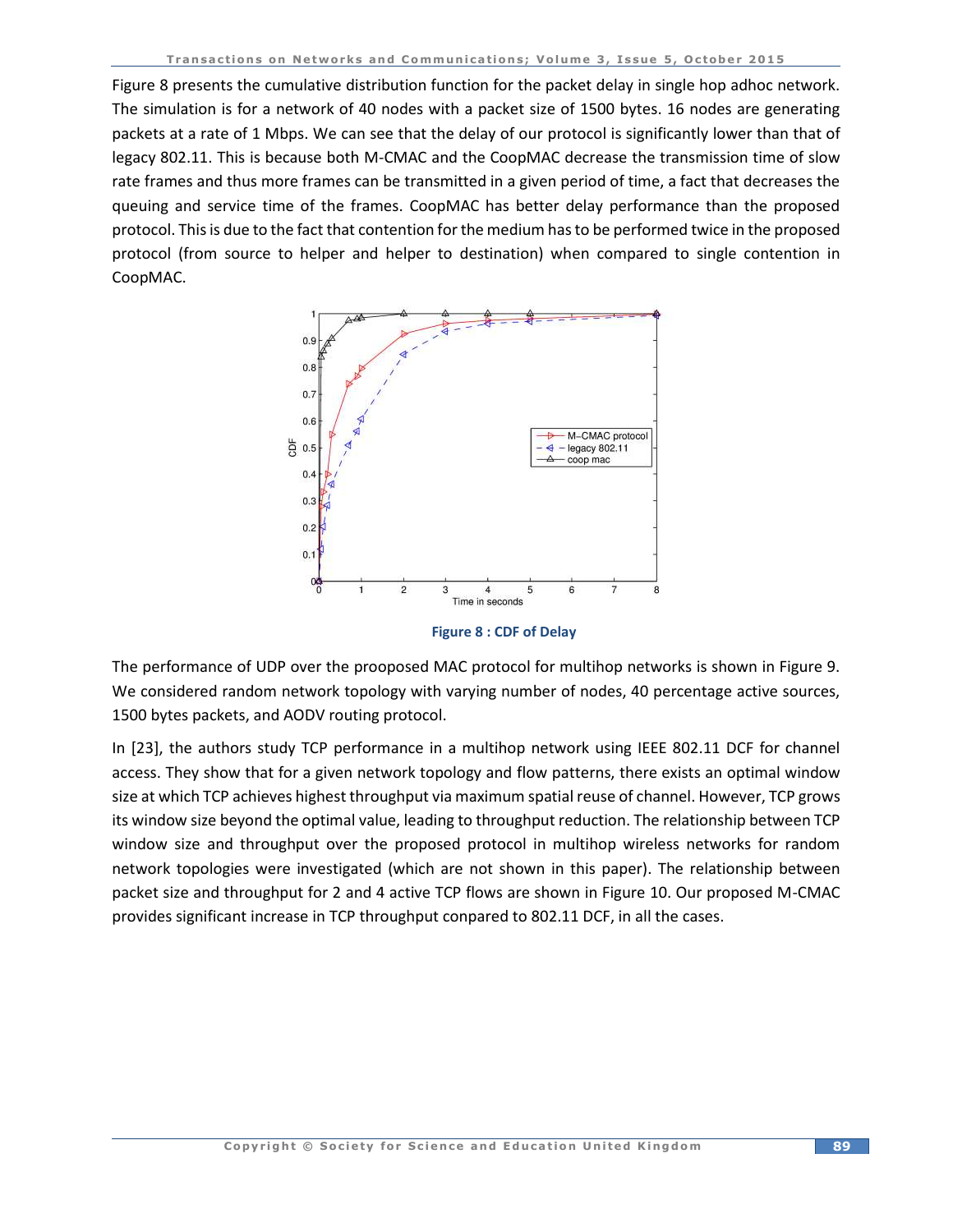

**Figure 9: UDP Performance**

## **5.2 Combined Performance of M-CMAC and CBCR Protocols**

The number of nodes are varied from 10 to 100 for the following results. Source nodes are assumed to generate CBR traffic of 0.5 Mbps, and 512 bytes packet size is considered. Only 20 percentage of the total nodes are generating traffic. The destination nodes are randomly chosen.



**Figure 10 : TCP Performance with varying Packet size (bytes)**

The performance of four combinations of MAC and routing protocols are compared : (i) AODV routing and legacy 802.11 MAC protocols; (ii) AODV routing and the proposed M-CMAC protocols; (iii) Proposed CBCR and legacy 802.11 MAC protocols; (iv) Proposed CBCR and the proposed M-CMAC protocols. Throughput versus number of nodes for the different combinations of the protocols are shown in Figure 11. From the figure, we can see that higher throughput can be achieved in a multi hop network by combining cluster based cooperative routing protocol and the proposed cooperative MAC protocol. The maximum throughput is obtained when the number of nodes is around 70. After that the throughput decreases.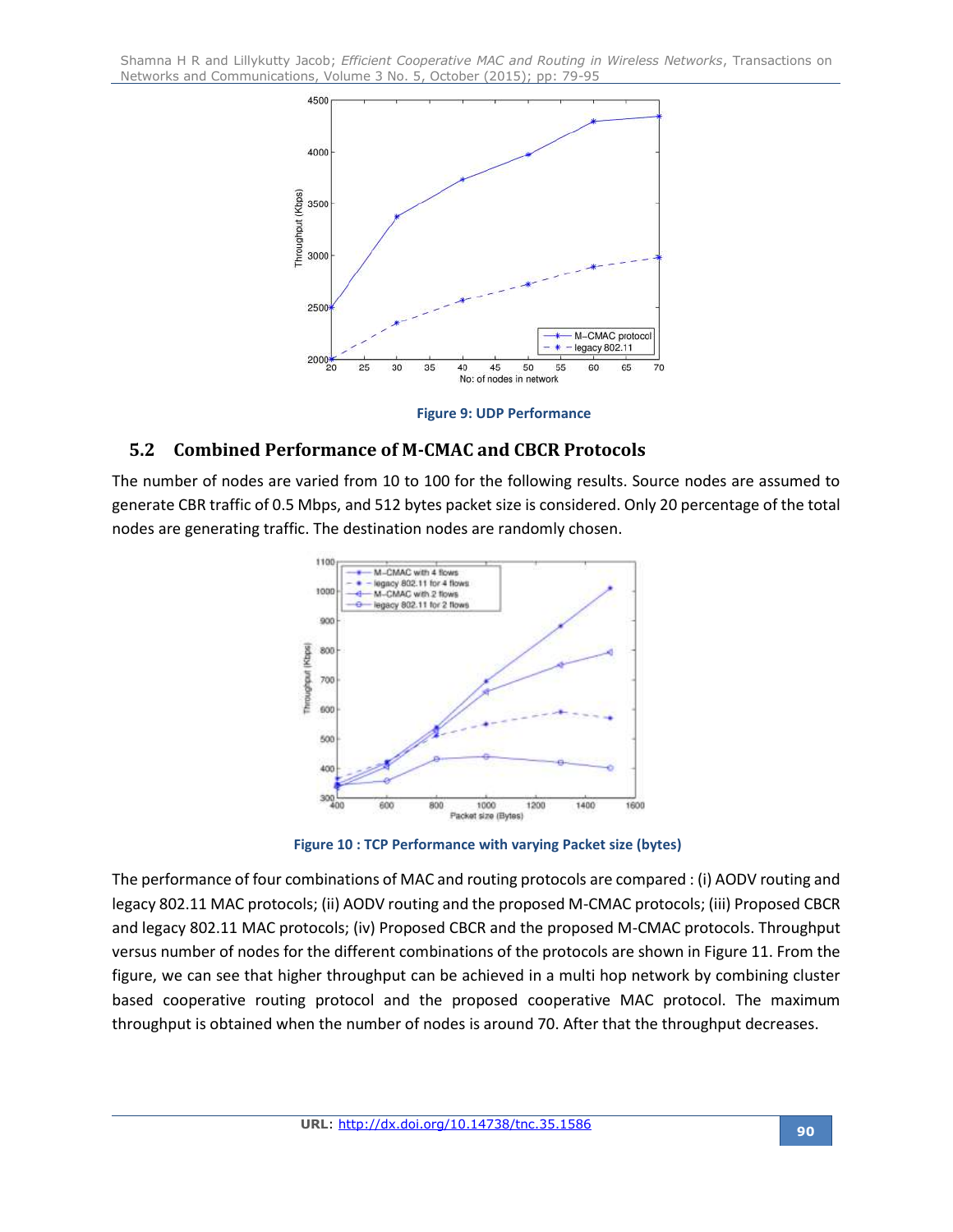For the remaining experiments, we considered only the proposed M-CMAC at the link layer, and compared the performance of the proposed CBCR with AODV. The average end-to-end delay for a packet is shown in Figure 12. The total delay is slightly higher for the proposed routing protocol. The proposed routing protocol achieves better packet delivery ratio compared to AODV routing protocol. This is shown in Figure 13.



#### **Figure 11: Throughput vs Number of Nodes**

The variation of the per node energy consumption with number of nodes is illustrated in Figure 14. As the number of nodes increases, the per node energy consumption decreases. It is also observed that, compared to AODV, the energy consumption for CBCR is low and this reduction is more prominent with large number of nodes. The distribution of energy consumption in the network and its variation with number of nodes are illustrated in Figure 15 and Figure 16 for AODV and CBCR respectively. The nodes are divided into 4 bins based on energy consumption: ie < 25%, 25 − 50%, 50 − 75%, ≥ 75% of their initial energy. Z axis shows the number of nodes falling in each bin. It is observed that, in the case of AODV, as the number of nodes increases, majority of nodes fall under the category of 50 − 75% energy consumption, and only a small number of nodes fall under the other categories. In contrast, in the case of CBCR protocol, with large number of nodes, the number of nodes consuming 50 − 75% of their initial energy and those consuming 25 − 50% of their initial energy approach same values. In other words, the energy consumption is more uniformly distributed in the network, thus avoiding the premature death of some nodes and enhancing the lifetime of the network.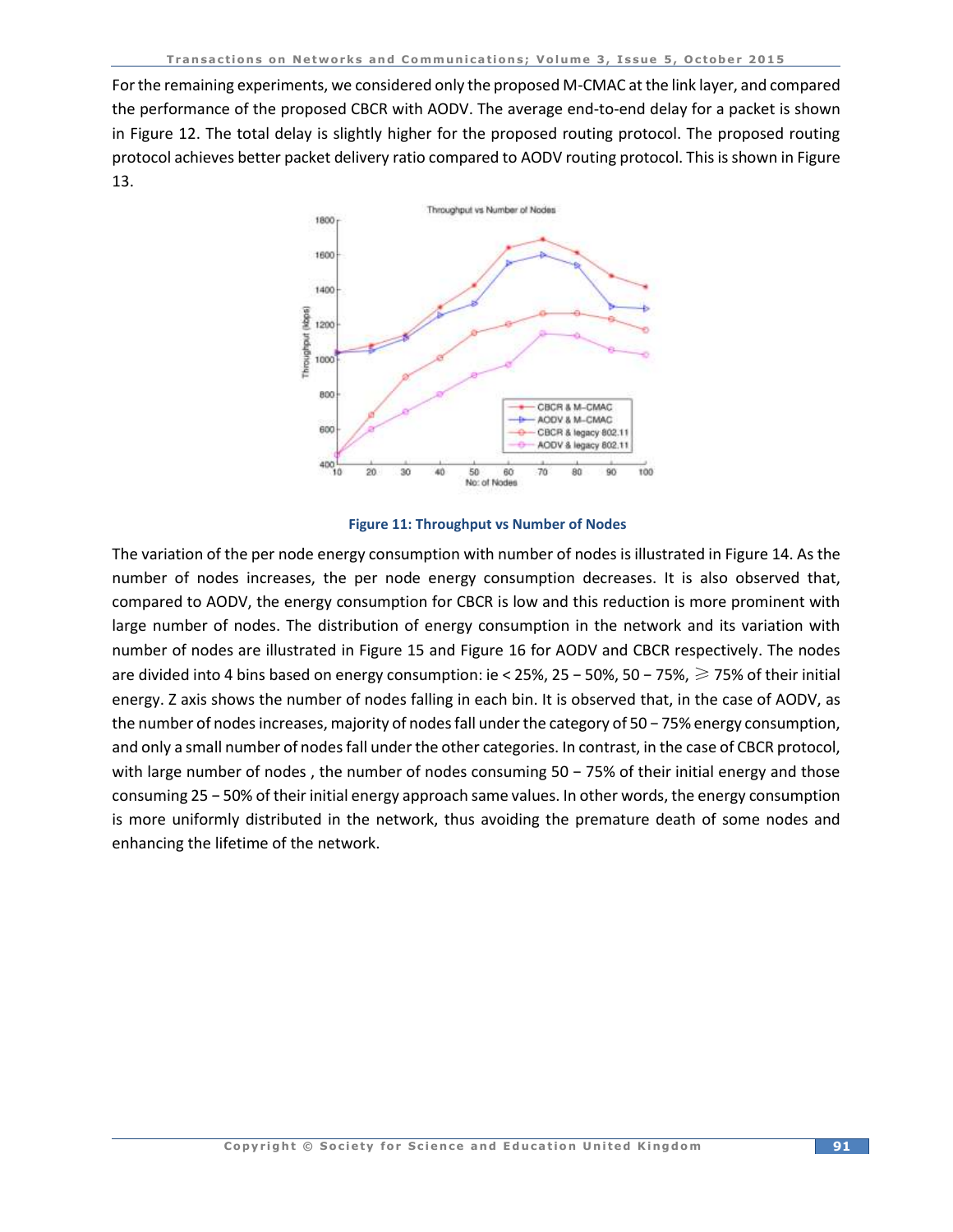

**Figure 12: Average End to End Delay Figure 13: Packet Delivery Ratio**



#### **Figure 14 : Energy Consumption**



**Figure 15 : Energy Distribution for AODV**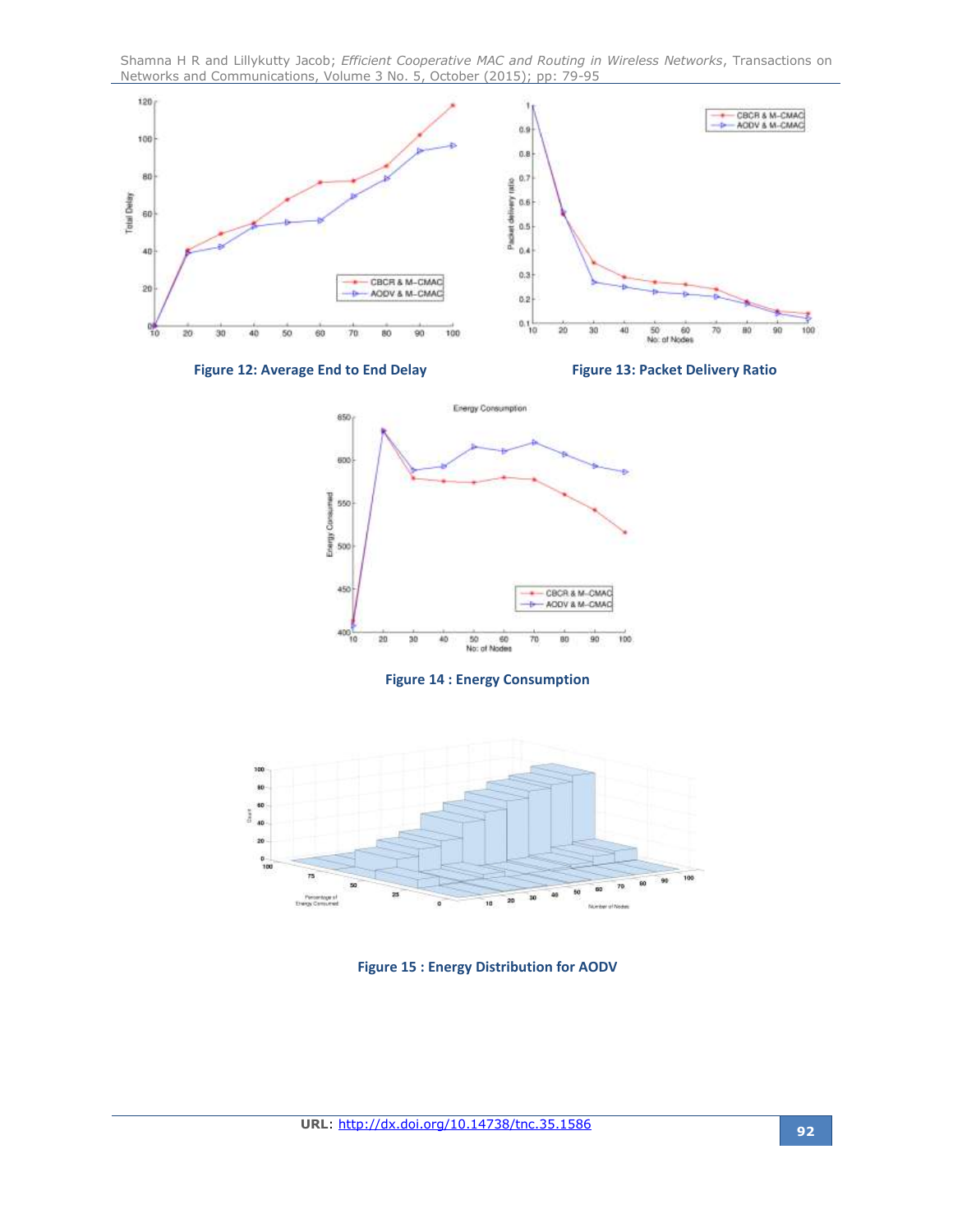

**Figure 16 : Energy Distribution for CBCR**

# **6 Conclusion**

To extend the benefits of cooperative diversity at the physical layer to the higher layers of the cooperative wireless networks, we proposed an IEEE 802.11 DCF compatible cooperative MAC protocol and a minimal overhead cooperative routing protocol. Through extensive simulations, performance of the proposed protocols were evaluated in terms of throughput, delivery ratio, end-to-end delay and energy distribution. The delay performance is expected to be much better in actual network deployment, as the proposed routing protocol gets rid of the extra processing by the network layer routing protocols. This performance gain cannot be evaluated through simulation. The comparison of the proposed cooperative routing protocol with minimal energy cooperative routing protocols in the literature is the future work.

#### **REFERENCES**

- [1] Nosratinia A, Todd E Hunter,Hedayat A, Cooperative communication in wireless networks, IEEE Communications Magazine 2004, 42(10), 74 - 80.
- [2] Scaglione A, Y W Hong, 2003, Opportunistic large arrays: Cooperative transmission in multihop ad hoc networks to reach far distances, IEEE Transactions On Signal Processing, 51(8), 2082- 2092.
- [3] Weihua Zhuang, Muhammed Ismail, 2012, Cooperation in wirelss communication networks, IEEE Wireles Communications, 19(2), 10 -20.
- [4] Cetinkaya C, Orsun F, 2004, Cooperative medium access protocol for dense wireless networks,in The Third Annual Mediterranean Ad Hoc Networking Workshop - Med Hoc Net ( Bodrum, Turkey), 197 - 207.
- [5] Zhu H and Cao G, 2006, rDCF: A Relay-enabled Medium Access Control Protocol for Wireless Ad Hoc Networks, IEEE Trans-actions On Mobile Computing, 5(9), 1201 - 1214.
- [6] Liu P, Tao Z and S Panwar, 2007, Co-operative mac protocol for wireless local area networks, IEEE journal on selected areas in Communications, 25, 340-354.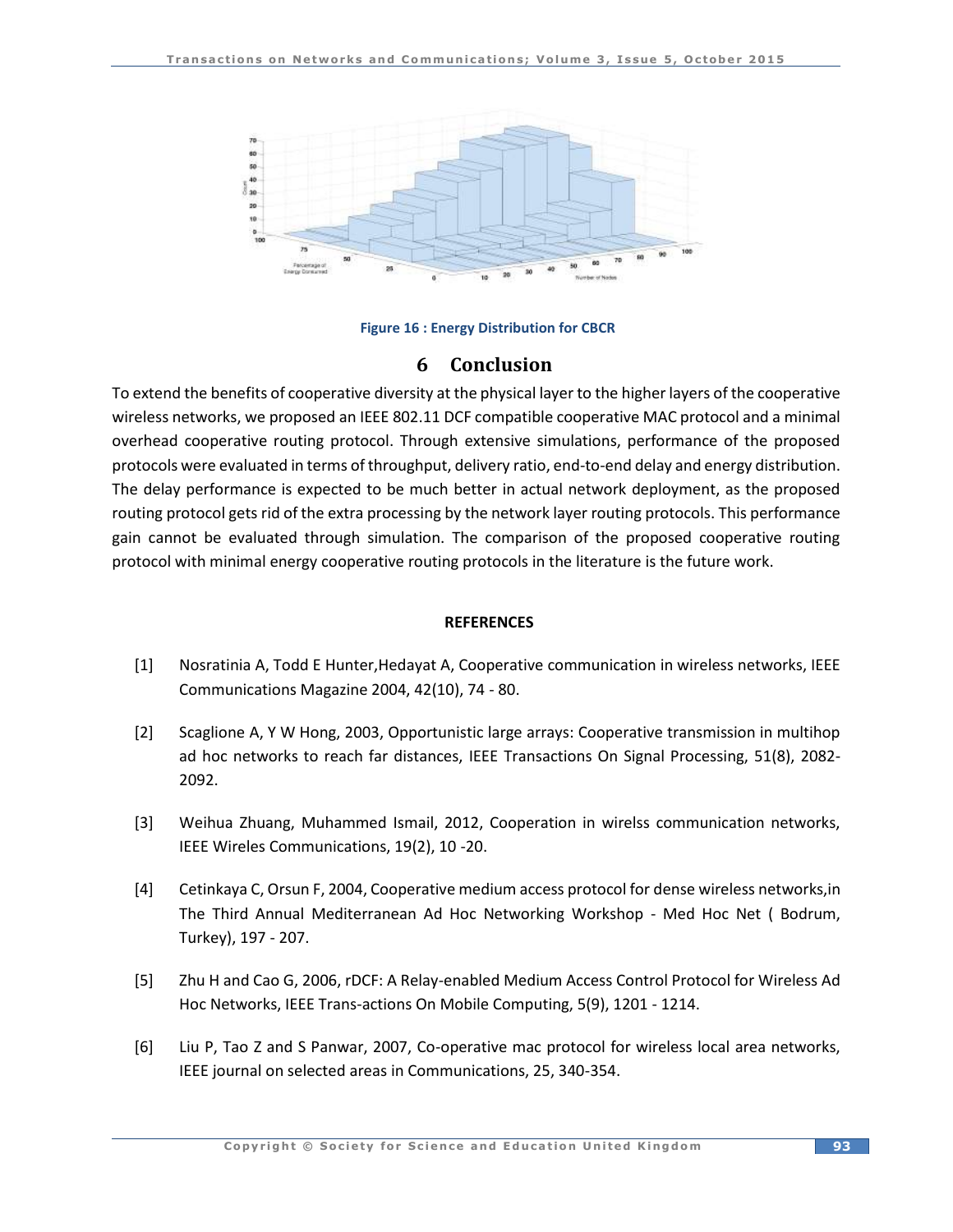- [7] Korakis T, Z Tao, Y Slutskiy, S Panwar, 2007, A Cooperative MAC protocol for Ad-Hoc Wireless Networks, in Proceedings of IEEE PerCom Workshop on Pervasive Wireless Networking (PerCom Workshops '07) (White Plains, New York, USA), 532 - 536.
- [8] Thanasis Korakis, Zhifeng Tao, Shashi Raj Singh, Pei Liu, S Panwar, 2009, Implementation of a Cooperative MAC Protocol: Performance and Challenges in a Real Environment, EURASIP Journal on Wireless Communications and Networking, 2009, 1 - 19.
- [9] Adam H, Elmenreich W, Bettstetter C, Senouci S M, 2009, CoRe-MAC: A MAC-Protocol for Cooperative Relaying in Wireless Networks, in Global Telecommunications Conference 2009 (GLOBECOM 2009), 1 - 6.
- [10] Chou C T, J Yang, D Wang, 2007, Cooperative MAC Protocol with Automatic Relay Selection in Distributed Wireless Networks, in Proceedings of the Fifth IEEE International Conference on Pervasive Computing and Communications Workshops 2007 (PerCom Workshops '07) (Washington, DC, USA), 526-531.
- [11] Jibukumar Mangalathu , Raja Datta, Prabir K Biswas, 2010, CoopMACA: A cooperative MAC protocol using packet aggregation, Springer Wireless Networks, 16(7), 1865-1883.
- [12] Amir E Khandani, J Abounadi, E Modiano, L Zheng, 2007, Cooperative Routing in Static Wireless Networks, IEEE Transactions on Communications, 55(11), 2185-2192.
- [13] Ibrahim A S, Zhu Han, Liu K J R,2008, Distributed energy-efficient cooperative routing in wireless networks, IEEE Transactions on Wireless Communications, 7(10), 3930,3941.
- [14] Lin Y, Song J H and Wong V W S, 2009, Cooperative Protocols Design for Wireless Ad-Hoc Networks with Multi-hop Routing, Springer Mobile Networks and Applications, 14(2), 143 - 153.
- [15] Zhengguo Sheng, Zhiguo Ding, Leung K K, 2009, Distributed and Power Efficient Routing in Wireless Cooperative Networks, IEEE International Conference on Communications 2009 (ICC '09), 14-18.
- [16] Pei Liu, Z.Tao, Z Lin, E Erkip, S Panwar, 2006, Cooperative Wireless Communications: A Cross-Layer Approach, IEEE Wireless Communications, 13(4), 84-92.
- [17] Shan H, W Zhuang, 2009, Distributed Cooperative MAC for Multihop Wireless Networks, IEEE Commnications Magazine, 47(2), 126-133.
- [18] Hangguan Shan, Ho Ting Cheng, Weihua Zhuang, 2011, Cross-Layer Cooperative MAC Protocol in Distributed Wireless Networks, IEEE Transactions on Wireless Communications, 10(8), 2603- 2615.